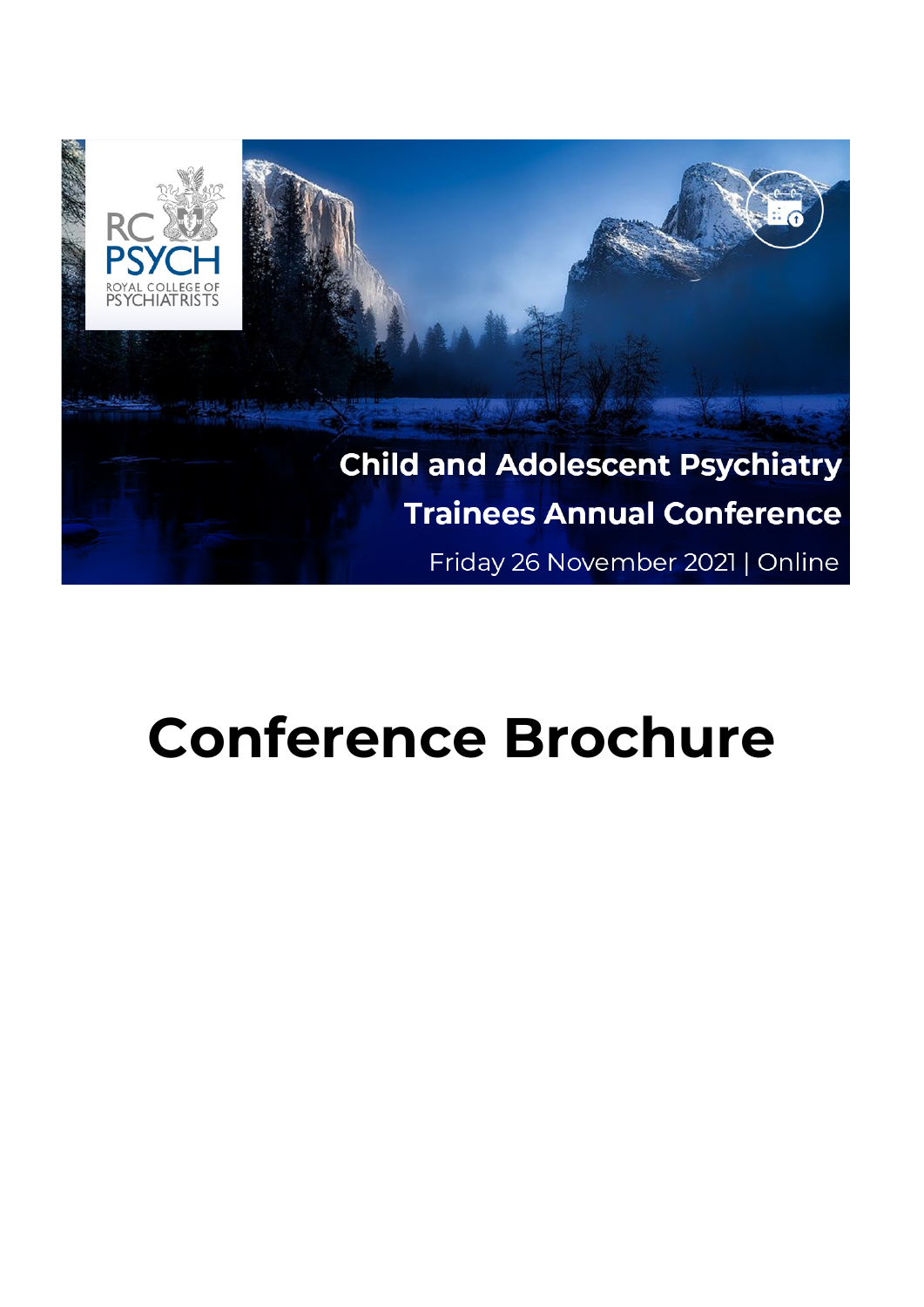## **Programme**

| <b>Session #1:</b>                         |                                                                                             |
|--------------------------------------------|---------------------------------------------------------------------------------------------|
| 9:30-09:45                                 | <b>Welcome and introductions</b>                                                            |
|                                            | Dr Sundar Gnanavel, Dr Marianne Hilton and Dr Aneesa Karim                                  |
| 9:45-10:15                                 | <b>College Update</b>                                                                       |
|                                            | Dr Elaine Lockhart, Chair, RCPsych Child and Adolescent Faculty                             |
| 10:15-10:45                                | <b>Curriculum Update</b>                                                                    |
|                                            | Dr Suyog Dhakras, Chair, Child and Adolescent Psychiatry Speciality Advisory Committee      |
| 10:45-11:00                                | <b>Question &amp; Answer Session</b>                                                        |
| 11:00-11:30                                | Morning break/poster viewing                                                                |
| Session #2 - Chaired by Dr Sundar Gnanavel |                                                                                             |
| 11:30-12:00                                | <b>Cultural Connotations of Child and Adolescent Psychotherapy</b>                          |
|                                            | Dr Shekar Seshadri, Professor, Department of Child Psychiatry, National Institute of Mental |
|                                            | Health and Allied Sciences, Bangalore                                                       |
| 12:00-12:30                                | <b>Question &amp; Answer Session</b>                                                        |
| 12:30-1:30                                 | Lunch break/poster viewing                                                                  |
| Session #3 - Chaired by Dr Aneesa Karim    |                                                                                             |
| 1:30-2:00                                  | <b>Infant Mental Health (Clinical)</b>                                                      |
|                                            | Julia Donaldson Clinical Director/Consultant Clinical Psychologist, Glasgow Infant and      |
|                                            | Family Team, NSPCC Scotland                                                                 |
| 2:00-2:30                                  | <b>Infant Mental Health (Research)</b>                                                      |
|                                            | Professor Helen Minnis, Professor of Child and Adolescent Psychiatry, University of Glasgow |
| 2:30-3:00                                  | Question & Answer Session                                                                   |
| 3:00-3:30                                  | Afternoon break/poster viewing                                                              |
| Session #4 - Chaired by Marianne Hilton    |                                                                                             |
| 3:30-4:00                                  | Why might I want to consider becoming an under 18s liaison psychiatrist?                    |
|                                            | Dr Virginia Davies, Chair, RCPsych Paediatric Liaison Network                               |
| 4:00-4:15                                  | Question & Answer Session                                                                   |
| 4:15-4:30                                  | Life as a new CAMHS Consultant: a personal perspective                                      |
|                                            | Dr Meenaka Williams, Consultant Child and Adolescent Psychiatrist, Trafford CAMHS           |
| 4:30-4:45                                  | Announcement of poster prizes/new trainee representatives                                   |
| 4:45-5:00                                  | Closing comments                                                                            |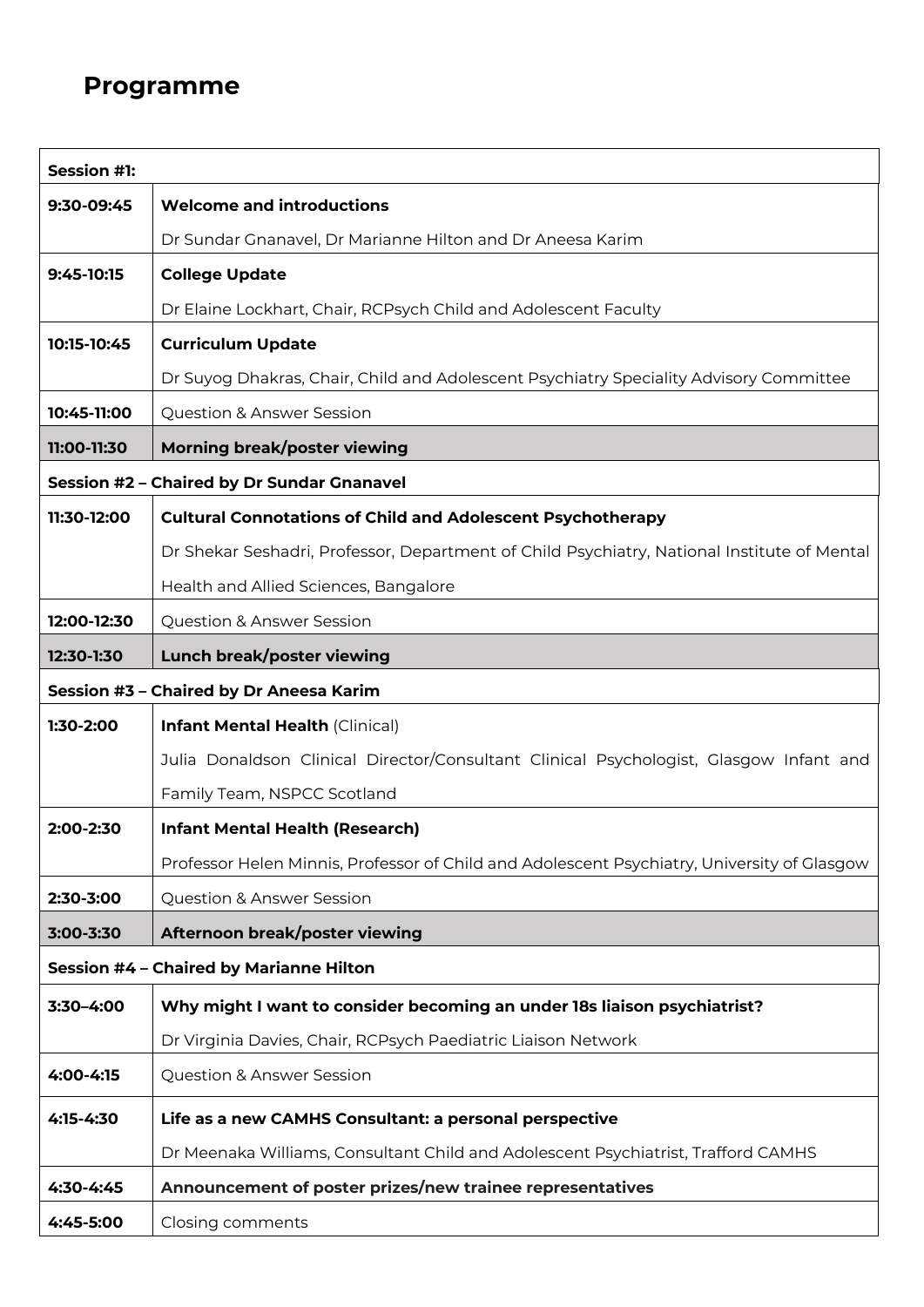## **Speaker abstracts and biographies**

#### **Chairs:**

**Dr Sundar Gnanavel** is a ST6 CAMHS registrar with the northern training scheme based at Newcastle upon Tyne. He is a higher trainee representative for RCPsych CAP faculty. He also holds other college roles including RCPsych neuroscience champion for North East England and trainee editor for BJPsych Advances.

**Dr Marianne Hilton** studied Biological Sciences at Lancaster University and then went on to study Medicine at Warwick Medical School. She completed General Practice training before commencing Child and Adolescent Psychiatry (CAP) run-through training: now completing her ST3 year. Dr Hilton was elected CAP Faculty Run-Through Representative 2020-2021 for the RCPsych. She jointly represents the College for the Coalition to End Child Poverty and has taken a lead role in forming the Paediatric Liaison Cross-Specialty Trainee Committee. Dr Hilton is also involved in the national evaluation of the run-through pilot and is currently working with the RCPsych CAP Faculty around website re-design.

**Dr Aneesa Karim** is an ST6 in Child and Adolescent Psychiatry in the West of Scotland. She is also a higher trainee representative on the RCPsych CAP Faculty Executive Committee. Aneesa studied medicine at Cambridge and Edinburgh universities, before completing foundation training and core psychiatry training in the West of Scotland. As a higher trainee, she has worked in community, forensic and inpatient services, prior to her current post in community CAMHS in NHS Forth Valley.

#### **College Update**

Dr Elaine Lockhart, Chair, RCPsych Child and Adolescent Faculty

**Dr Elaine Lockhart** studied medicine at University College Dublin, worked in France, the UK and Ireland before undertaking core psychiatry and higher training in Child and Adolescent psychiatry in the West of Scotland. As a trainee, she was part of the Scottish Needs Assessment Programme for CAMHS. She has been a consultant in Paediatric Liaison psychiatry at the Royal Hospital for Children, Glasgow since 2001 and her team was the RCPsych Child and Adolescent Mental Health team of the year in 2017.

She was joint chair of the RCPsych Paediatric Liaison network, was vice-chair and then chair of the RCPsych in Scotland Child and Adolescent faculty. This led to her working as a clinical advisor to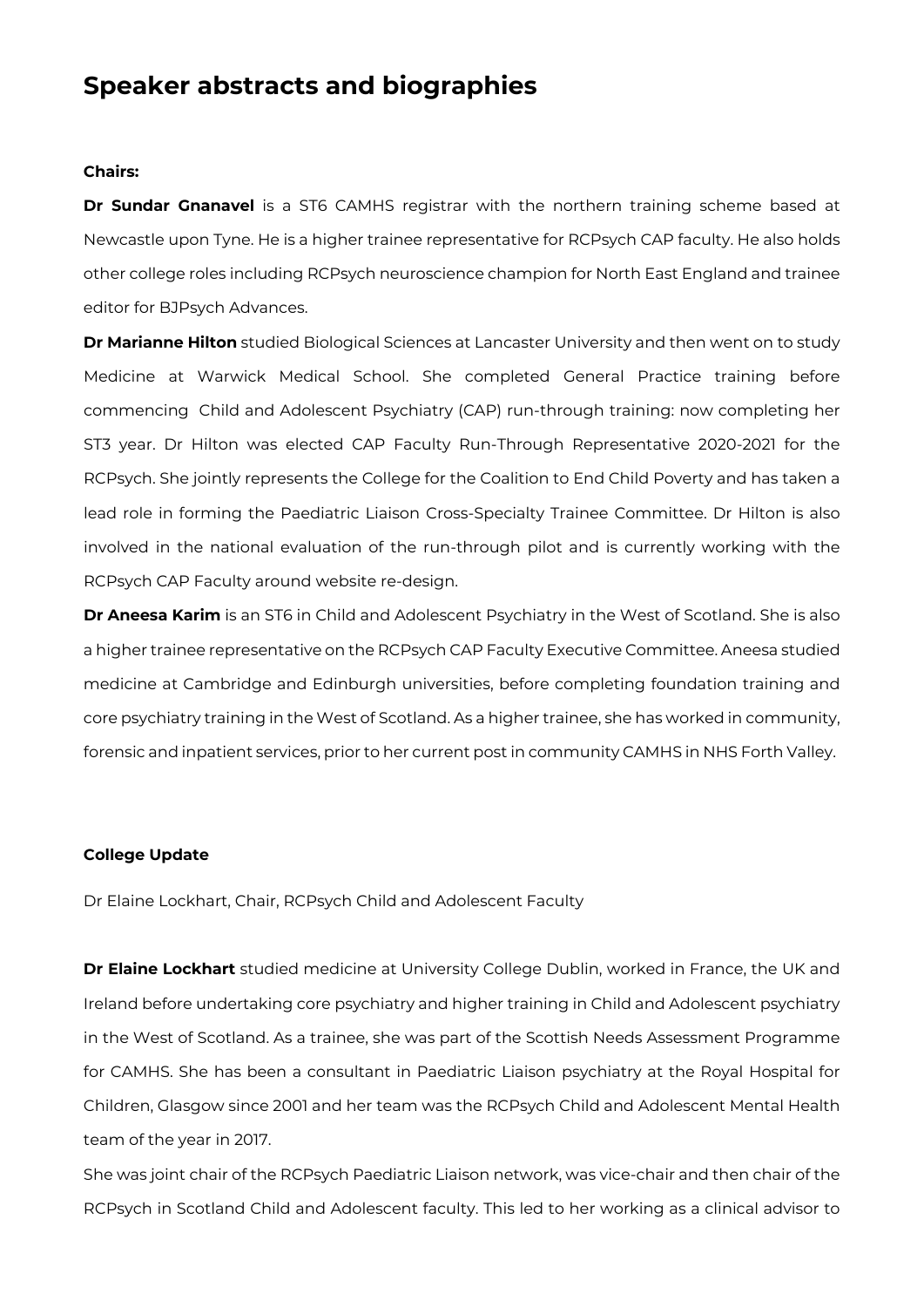the Scottish Government from 2019–2021. Her areas of focus are improved funding to support values and evidence-based specialist CAMHS across the UK and the recruitment and retention of psychiatrists to work with children and young people. This works aims to be underpinned by embracing diversity, equality and inclusion within our profession and services, sustainability and co-production with young people and parents/carers.

#### **Curriculum Update**

Dr Suyog Dhakras, Chair, Child and Adolescent Psychiatry Speciality Advisory Committee Update regarding the Curriculum Review and implementation

**Dr Suyog Dhakras** is a Child & Adolescent Psychiatrist working in Southampton across 3 clinical teams - Specialist Community CAMHS + EIP, Community Forensic CAMHS, and services for LAC. I am the DME (Director of Medical Education) for Solent NHS Trust and chair CAPSAC (Child and Adolescent Psychiatry Specialty Advisory Committee) for the CAP Faculty at RCPsych.

#### **Cultural Connotations of Child and Adolescent Psychotherapy**

Dr Shekar Seshadri, Professor, Department of Child Psychiatry, National Institute of Mental Health and Allied Sciences, Bangalore

Cultural connotations of Child and Adolescent psychotherapy will be approached from the context of sexuality. This presentation will cover the predicament of adolescents caught between traditions of their parents. Specifically it will explore personal and interpersonal negotiations that occur in psychotherapeutic contexts.

**Dr Shekhar Seshadri** is a child psychiatrist with 40 years of experience in the field of child mental health but his work extends beyond the clinical population, amongst others, to children in institutions, educational spaces and in the context of law, across the country as well as the South Asia region. With a view to enabling access to mental health for the most vulnerable child populations, his special areas of interest in child mental health are childhood trauma, gender and sexuality and life skill education. An artist and musician, he uses a number of creative methodologies in child mental health interventions, including theatre in development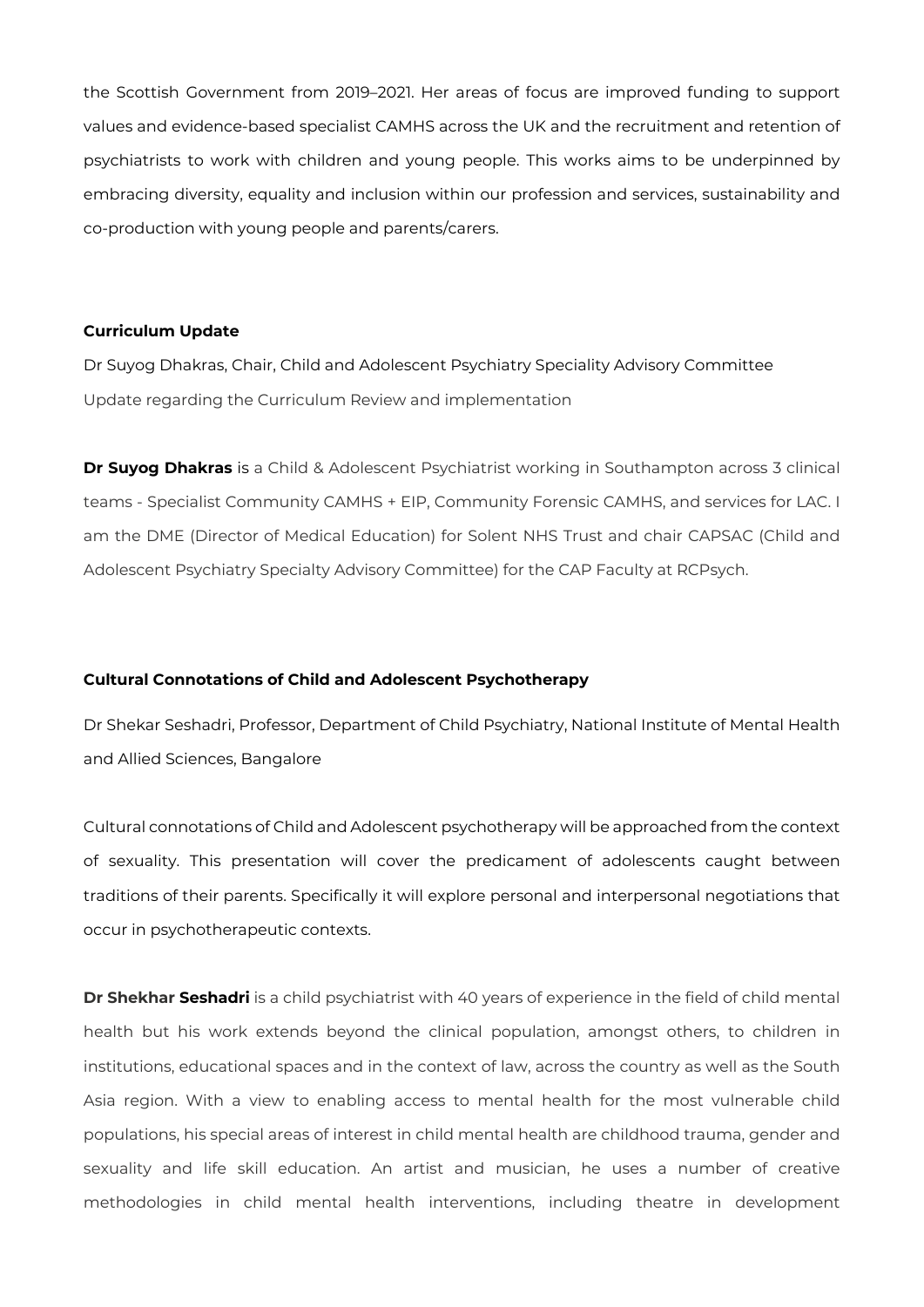approaches. In the belief that wider psychosocial interventions are rooted in child rights, in addition to his preventive-promotive and curative child mental health interventions, he has undertaken various legal and policy-related initiatives. He was part of national deliberations on the POCSO Act 2012 during its drafting, and more recently an active part of the debates around the December 2015 Juvenile Justice Act on children in conflict with the law. He has also engaged extensively as a member of working groups of the National commission for protection of rights of the child on issues such as substance abuse and elimination of corporal punishment in school. Finally, all his policy and practice work find their way into training and capacity building programs for target audiences ranging from students of mental health disciplines and mental health care professional in clinical settings to child care service providers in non-clinical settings, including community health workers, teachers, government and non-government staff and counsellors and Judicial personnel.

#### **Infant Mental Health (Clinical)**

Julia Donaldson Clinical Director/Consultant Clinical Psychologist, Glasgow Infant and Family Team, NSPCC Scotland

This talk will consider why infant mental health and early relationships are so important; give an overview of the fundamental principles of infant mental health and their application to clinical practice.

**Julia Donaldson** has worked as a clinical psychologist in Glasgow for 24 years with young children and their families. She has a longstanding interest in working with families experiencing adversity, early child development and intervening early in the development of mental health problems. For the past 7 years Julia has led the Glasgow Infant and Family Team (GIFT) which is a multidisciplinary infant mental health team developed in partnership with NSPCC, Glasgow City Council and NHS Greater Glasgow and Clyde. GIFT offers a therapeutic service to infants under 5 in care and their families.

#### **Infant Mental Health (Research)**

Professor Helen Minnis, Professor of Child and Adolescent Psychiatry, University of Glasgow **Helen Minnis** is Professor of Child and Adolescent Psychiatry at the University of Glasgow. She has had a longstanding clinical and research focus on the psychiatric problems of abused and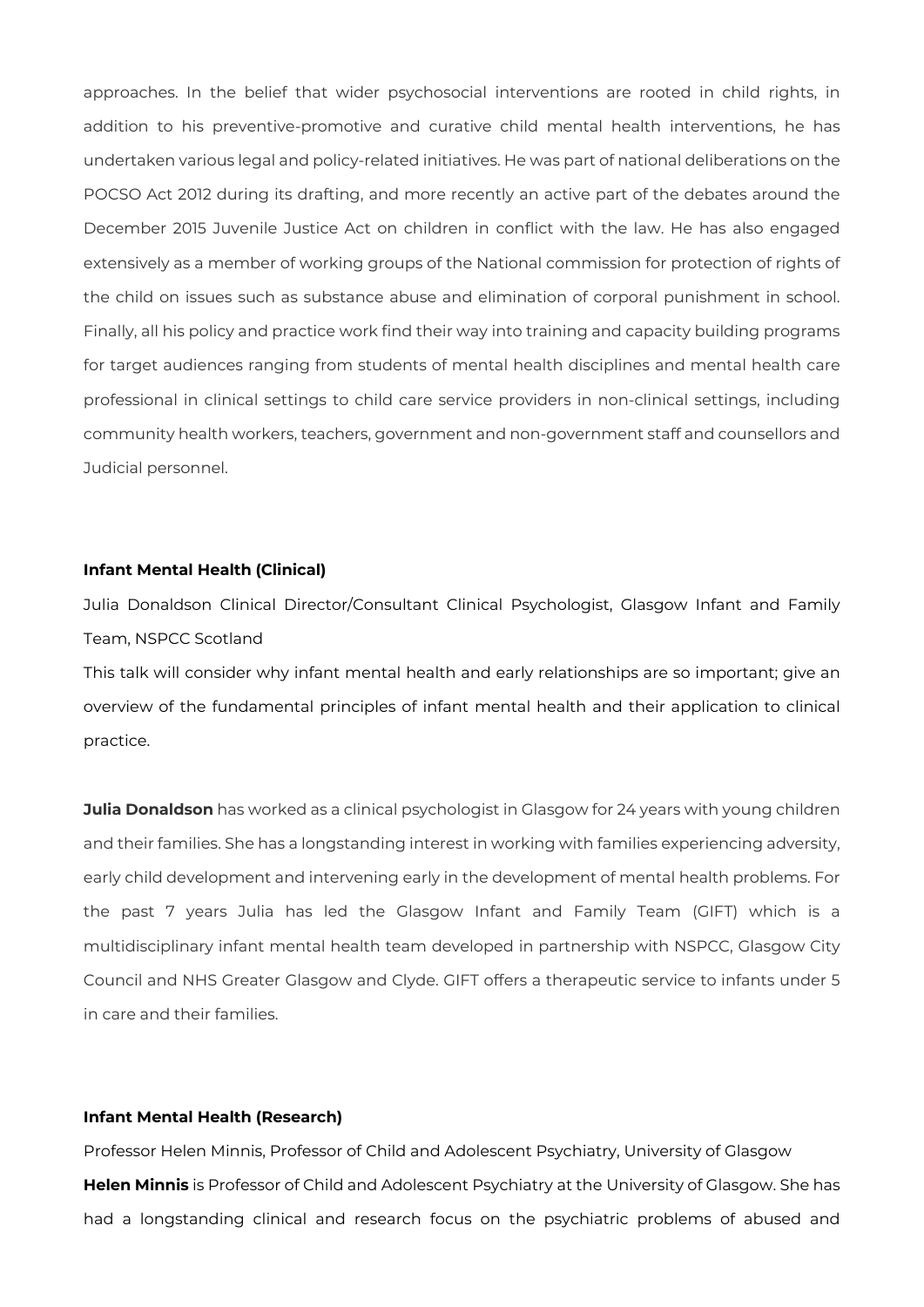neglected children. Currently her focus is on intervention research, including a randomised controlled trial of an infant mental health service for young children in foster care and a randomised controlled trial of Dyadic Developmental Psychotherapy for primary school-aged children in adoptive or foster placements. She is also conducting behavioural genetic research focussed on the role of abuse and neglect and its overlap with neurodevelopment across the lifecourse. She has collaborations with colleagues at the Institute of Psychiatry, Psychology and Neuroscience at King's College London, the Universities of Aalborg and Aarhus, Denmark and with the Gillberg Neuropsychiatry Centre, Gothenburg, Sweden.

#### **Why might I want to consider becoming an under 18s liaison psychiatrist?**

Dr Virginia Davies, Chair, RCPsych Paediatric Liaison Network

**Dr Virginia Davies** trained in internal medicine, general practice and child psychiatry. She is a consultant child and adolescent psychiatrist with particular expertise in emergency psychiatry, functional illness and medical child abuse. She writes, teaches and speaks on these topics, both at national and local level.

Prior to working at the Whittington, Dr Davies was lead for under 18s emergency psychiatry at King's College Hospital London and consulted to various south east London and pan-London transformation programmes in relation to urgent and emergency care. She has also worked as a consultant in other hospital settings in Oxford and in London.

Dr Davies is currently chair of the Royal College of Psychiatrists' Paediatric Liaison Network and is a member of the College Liaison Psychiatry Faculty Executive and Child and Adolescent Psychiatry Faculty Executive. She was awarded the Royal College of Psychiatrists' President' medal in 2021 for her contribution to policy, public knowledge, education and meeting population and patient needs in diverse and challenging circumstances.

#### **Life as a new CAMHS Consultant: a personal perspective**

Dr Meenaka Williams, Consultant Child and Adolescent Psychiatrist, Trafford CAMHS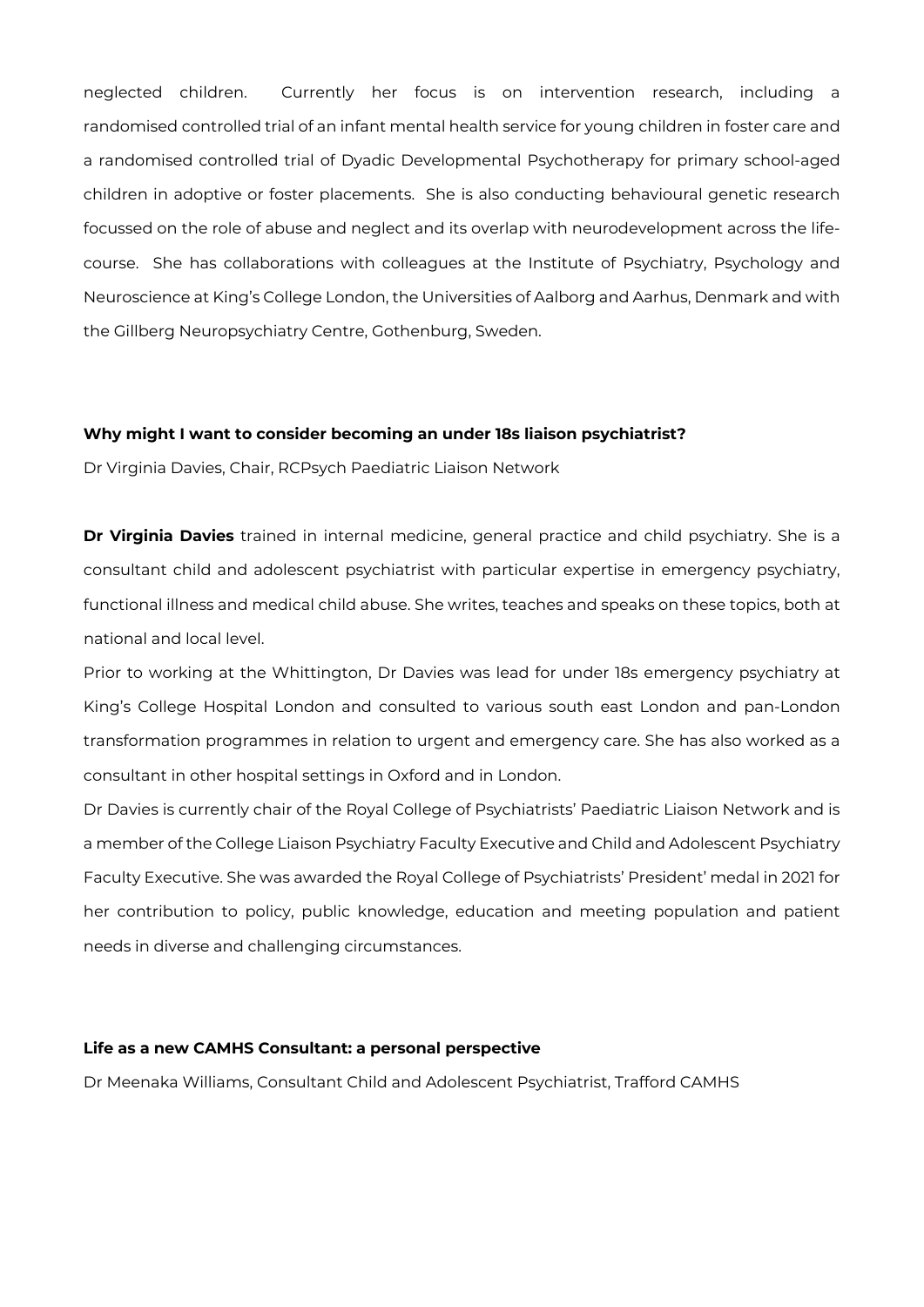## **Poster Abstracts**

## **1. Medical Physical Health Review and Recommendations following incidents of ligaturing on the ward – A Clinical Audit**

#### **Dr Nnamdi Anyim**, CT1-4, Dr Nnamdi Anyim, Dr Karl Coldman

Background: Ligaturing is a common occurrence as means of self-harming on mental health wards particularly in CAMHS units. We set out to review two standards on incident reporting and medical review post incidents as covered by the Trusts' Policy Guideline - Self-Harm in Children V1 Ref CL127. Aims and Objectives: To monitor the reporting of ligature incidents, if medical reviews were performed post incidents, identify areas of poor performance and suggest recommendations for improvement. Methodology: Horizon ward is a 12-bed mixed-sex long-stay inpatient CAMHS unit for young persons (YPs) aged between 12 – 17 years, presenting with a varying range of mental health diagnosis. Data on all incidents of ligaturing occurring on Horizon ward within a period of one month was retrieved and reviewed. All incident meeting set out criteria during period of review were included. A total of 29 incidents involving ligaturing occurred. Sampling technique was cluster sampling based on location. Results: On incident reporting, our data showed a good level of compliance at 82.3%. The use of the Trust's incident reporting system (Ulysses) ensured that all incidents were captured and reported with important aspects of incident reporting highlighted. On medical reviews post incidents, we found a poor level of compliance at 0%. Of the 29 incidents of ligaturing recorded on the ward in the period under review, medical review was not performed on any occasion. Conclusions: We discovered a service gap where incidents are being accurately reported but no follow up action of medical review of YPs following incidents of ligaturing. We found that the Trust Policy document was not clear on when a medical/physical health review should be done following ligaturing and how it should be done. In line with these findings, we made recommendations to the Trust's QI Team for a review of the Policy document.

## **2. The "SAFEST" approach: improving standardisation of assessments and interdisciplinary communication in the Exeter CAMHS rapid risk assessment service (RAS) team**

**Rebecca Bell**, Medical Student, Dr Rory Conn Dr Jennifer Price Dr Pamela Bowman

The "SAFEST" approach: improving standardisation of assessments and interdisciplinary communication in the Exeter CAMHS rapid risk assessment service (RAS) team Aims and hypothesis Evaluation via reaudit of the SAFEST method for standardisation of RAS assessment and documentation. Background Transitions between healthcare settings are particularly vulnerable points for miscommunication. The 7-practitioner Exeter CAMHS Risk Assessment Service (RAS) assesses young people (YP) admitted to hospital with concerns about their mental health/safety. YP assessed by RAS often require robust safety plans to support their mental health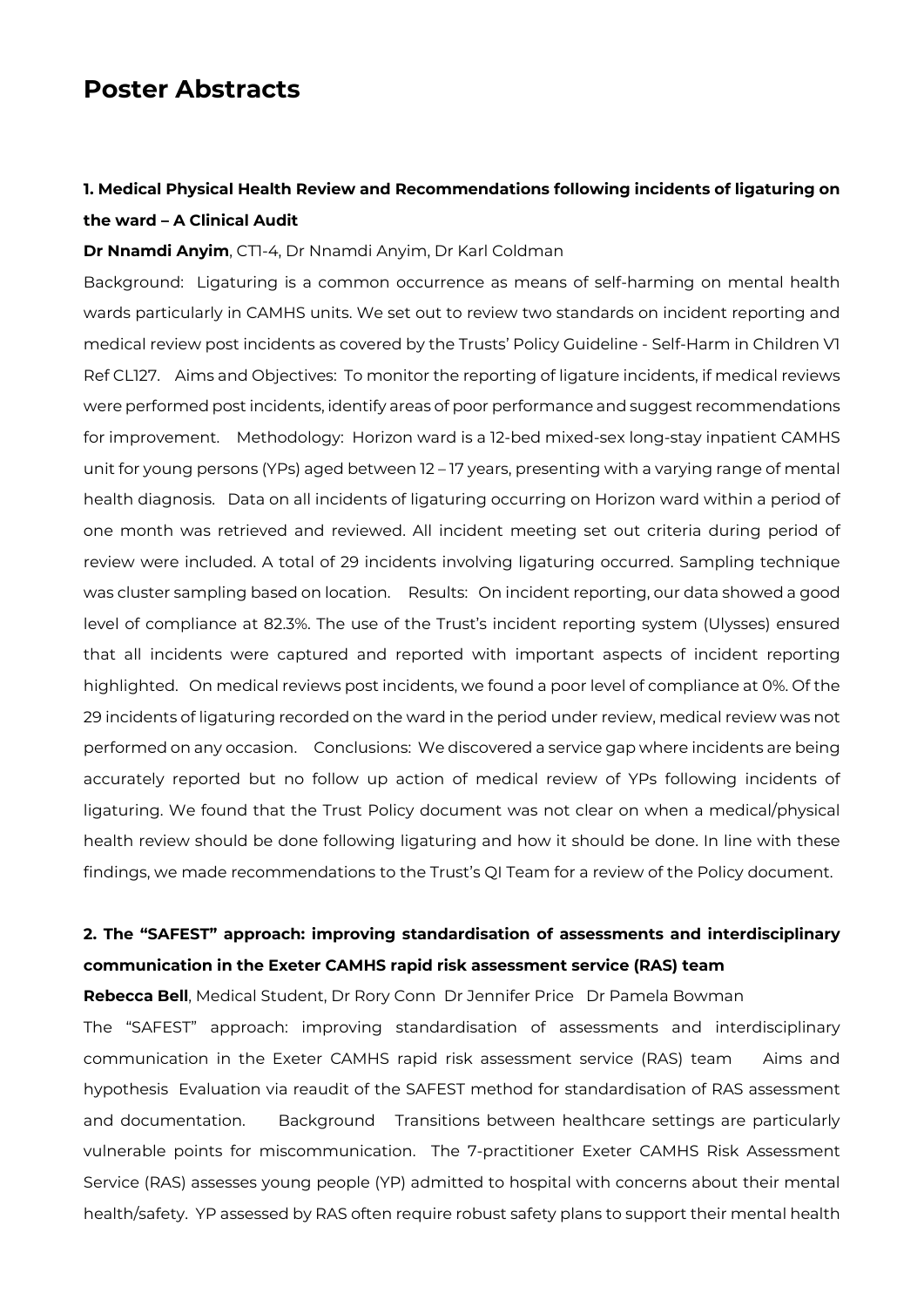and contain risk on the ward and following discharge. Joint working with clear, timely communication between CAMHS, Paediatrics and Primary Care is essential to facilitate this. Methods We established the acronym SAFEST to label each element of a RAS assessment requiring documentation/communication: Safety plan, Assessment, FACE risk form, Entry in the paediatric notes, Standardised GP letter (within 24h), and Transfer of full assessment to paediatric records. We audited all RAS assessments for admissions in October 2020, February 2021 and June 2021. We surveyed team members in May 2021 about ongoing barriers to implementing the SAFEST approach, and potential solutions. Results The survey revealed that lack of prompts, frequent interruptions, insufficient time and lack of IT training were persistent barriers to the SAFEST approach. Subsequently, we implemented a visual aid to prompt completion of all aspects of SAFEST, a standardised approach for submitting assessments to the administration team, and a shared drive containing electronic versions of the key documents. Completion rates for the different elements of SAFEST were 90%(S), 100%(A), 83%(F), 100%(E), 69%(S) and 90%(T), n=30 with a mean increase in completion rate of 16.8% from February to June. Conclusions There was improvement in completion rates across all SAFEST components over time, excluding the GP letter, suggesting that the approach has positively impacted standardisation of RAS assessments. Further work seeks to explore the difficulty in sending all GP letters within 24 hours, which appears to be a wider administrative matter.

## **3. How contemporary Disney film can be used for mental health teaching in schools: a case study of Inside Out (2015)**

**Dr Charlotte Caves**, Foundation Doctor, Dr Charlotte Caves, Dr Robin Basu-Roy

Aims & Hypothesis Does Inside Out provide an accurate representation of depression, and thus, can it be a useful resource for teaching mental health and developing emotional awareness in the classroom? Background Mental health disorders can be a burden on both patients and the National Health Service. With the majority of lifetime mental health problems emerging in childhood and the prevalence of childhood mental illness increasing, the need for effective, standardised mental health education and fostering healthy socio-emotional development is more important than ever before. Methods I explored a novel educational concept: 'edutainment', to see if it has use in state mental health education. This project provides a quantitative coding analysis and a qualitative artistic analysis of a contemporary Disney film, Inside Out (2015), for The International Classification of Diseases 10th Edition (ICD-10) depression symptoms. Depression has been chosen as an example of a mental health disorder as it is one of the commonest mental health problems and is the leading cause of disability worldwide. Results Inside Out provides an accurate representation of many of the ICD-10 'core' and 'cognitive' symptoms of depression through both coding words and artistic means. Conclusion Inside Out, alongside teacher-led discussion, could be useful in teaching children about depression,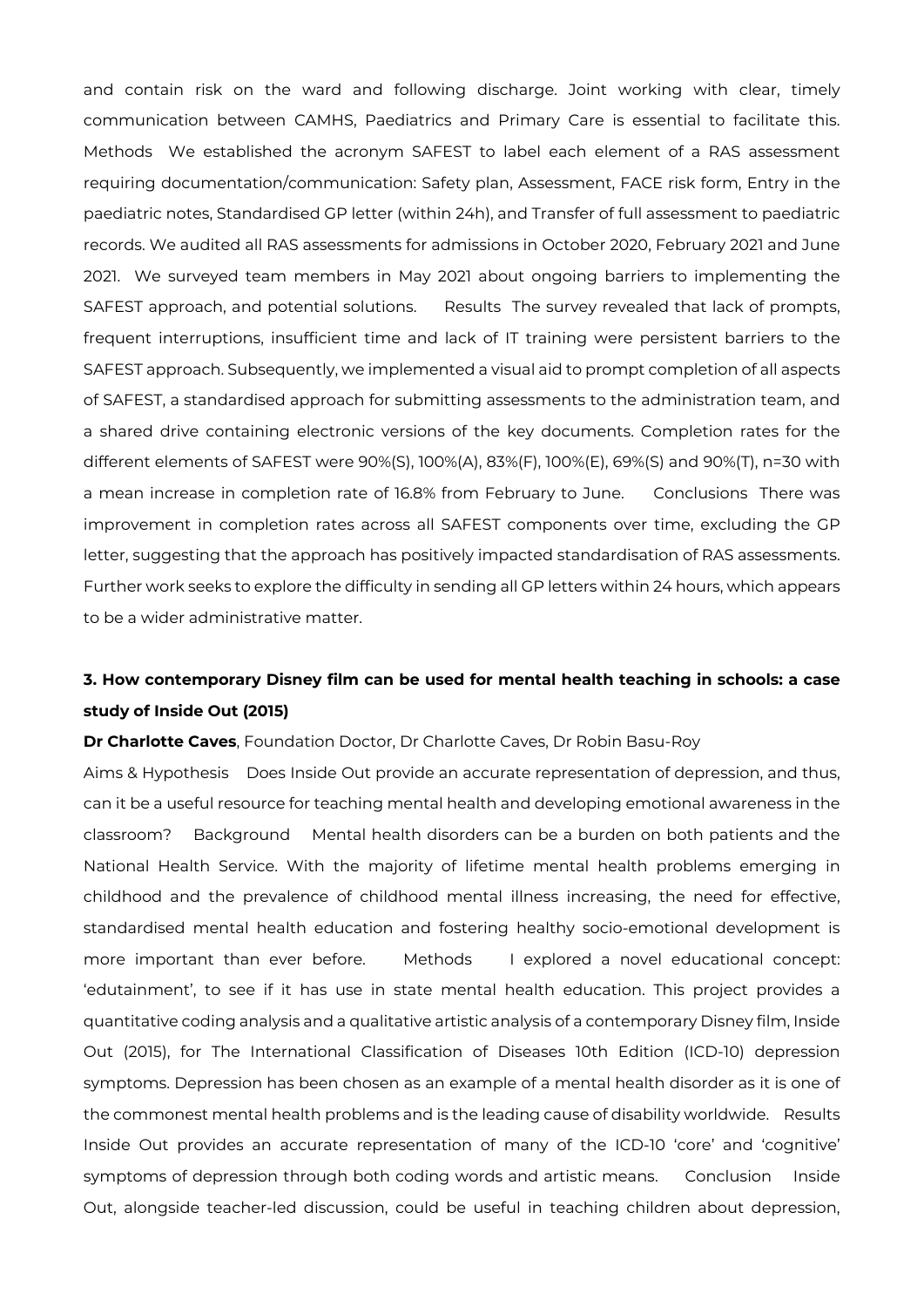reducing the stigma of mental health in students and helping children develop emotional intelligence. I highlight a need for standardised mental health education and suggest that film may be an effective tool for learning about common mental health conditions, such as depression.

## **4. Evaluating the dissemination of child and adult mental health resources and service information in primary care: a quality improvement project**

#### **Dr Chloe Challen**, Foundation Doctor

Background The utilisation of mental health resources in primary care has increased during the COVID-19 pandemic due to social isolation and a decline in mental well-being. Children have been particularly impacted, however, access to help has declined with the closure of schools. This highlights the need for a cost–effective way to disseminate mental health resources in primary care, which is complimentary to the shift towards digital based consultations. Aims 1. To evaluate the dissemination of resources and services to patients during initial mental health consultations. 2. To develop an easy to access resource containing details of both adult and child mental health services. Methods An anonymised survey was used to explore the dissemination of mental health resources at the Cotswold Medical Practice. The baseline data collection revealed a lack of easily accessible and shareable information, furthermore, a review of existing literature found that no resource existed containing details of both local and national services. Consequently, two virtual documents were created for adult and child mental health resources. These were added to an accuRx template to allow clinicians to easily send the resources to patients via text message. The resources were then re-evaluated 1–week and 5–weeks post– intervention. Results Pre–intervention the average GP provided patients with 2.4 mental health resources and there was no standardisation of the information given. Post-intervention, over 25 resources were provided as both 6–page virtual documents contain a range of resources including: NHS services, local and national charity services, private services, self-help books and mobile apps. Conclusions The novel virtual resource produced is a cost-effective resource that helps improve the quality and quantity of information provided to patients about mental health services. The resource produced is compatible with virtual consultations and is sustainable for long term use.

#### **5. Origins of Callous-Unemotional Behaviours in Infants**

**Gloria Cheung**, Medical Student, Dr. Elena Geangu, and Francesca Whitehead Introduction: Callous-unemotional (CU) trait is a characteristic of conduct disorder (CD). Those with CU traits are likely to have impaired emotion processing. As callous-unemotional-like behaviours emerge from early childhood, this could potentially be predicted early on in life. There is debate in whether general emotion processing or specifically fear expression processing was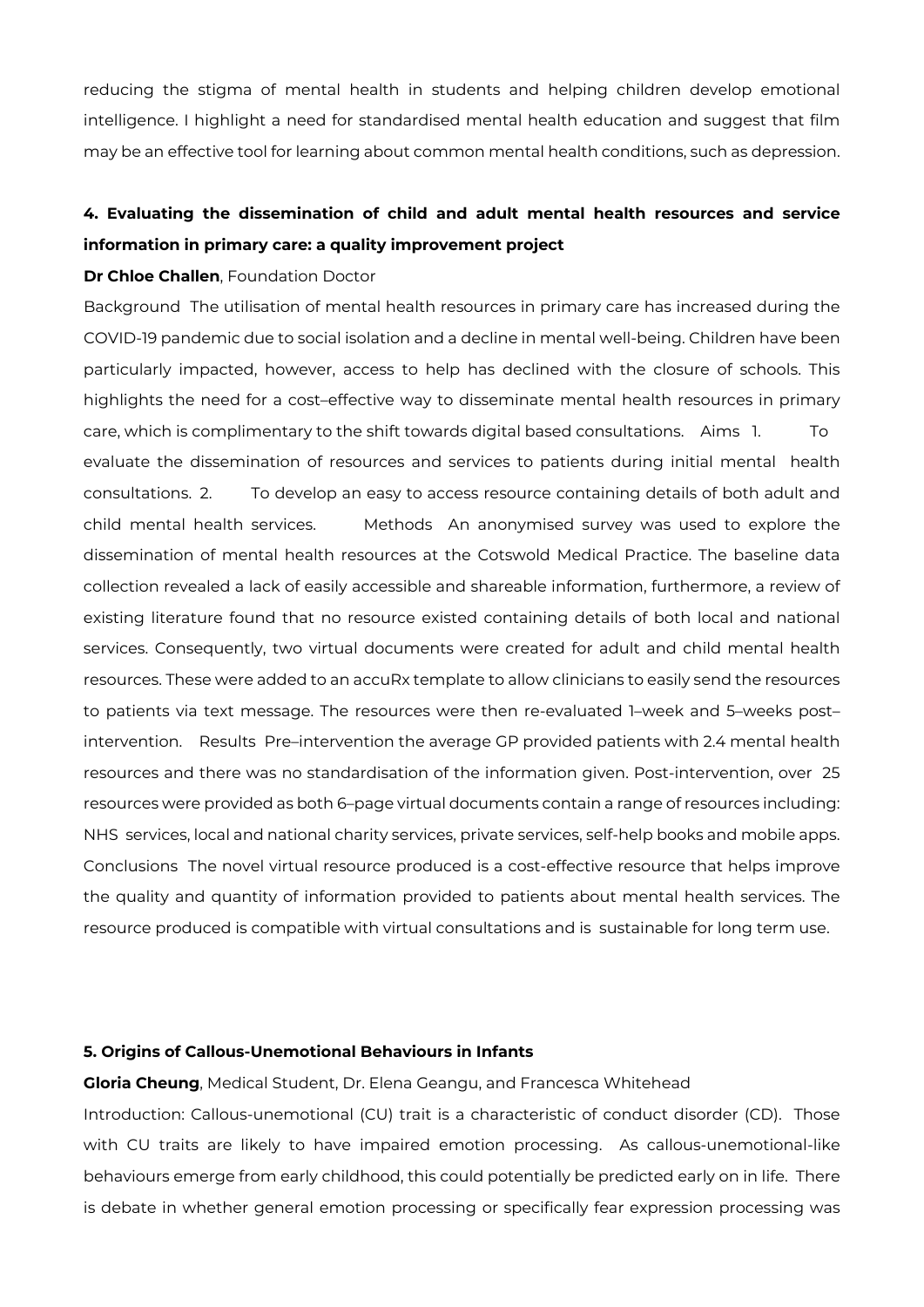impaired in those with CU traits. Moreover, there were no studies that investigated subliminal emotion processing in those with CU traits. Methods: We performed EEG on 7 months old infants using fearful and happy faces as stimuli to investigate whether attention bias to general facial expression or fearful expression is related to future CU behaviours through the Nc component. We also used both subliminal and supraliminal eliciting techniques to determine whether there are any differences in terms of prediction of CU behaviours. The ERP data was then compared with behavioural data, including aggression and empathy scores, collected when the participants reach 14 to 18 months old. Results: Our results revealed those with low empathy have a different pattern of attention bias to emotional expression and are less sensitive to fear emotion. This demonstrated how attention bias to fearful faces can potentially help predict CU behaviours. Moreover, subliminal and supraliminal emotion processing had similar ERP eliciting ability. Conclusions: This is the first study that investigated subliminal emotion processing in those with CU behaviours. We found that attention bias to fearful emotion expression during infancy can predict low empathy level during toddlerhood, but not high aggression level. Moreover, subliminal and supraliminal emotion processing had a similar predicting ability for CU behaviours. Being able to predict CU behaviours early could potentially help identify those in need of early intervention. More studies need to include subliminal emotion processing when investigating CU behaviours to verify our results.

## **6. Psychotic events during stimulant treatment in children and adolescents with ADHD: a systematic review**

**Dr Katie Higham**, Honorary Specialist Registrar in Child and Adolescent Psychiatry, Dr Maja Storkey Dr Anna Gibson Dr Samuele Cortese

Aims: To perform the first systematic review of studies assessing psychotic events during treatment with stimulant medications for children and adolescent with Attention-Deficit/Hyperactivity Disorder (ADHD). Background: Treatment for individuals with ADHD can be pharmacologic, nonpharmacologic, or both. Licensed medications for ADHD comprise stimulants (amphetamines and methylphenidate) and nonstimulants. Stimulants are generally recommended as first-line pharmacologic treatment. Psychotic events, albeit infrequently, can occur during treatment with stimulants, even though the causal role of stimulants is unclear. To date, a systematic, comprehensive overview of the literature focusing on the prevalence and characteristics of psychotic events during treatment with stimulants is lacking. Methods: We followed the PRISMA recommendations. The registration of the protocol is ongoing. We searched PubMed, PsycInfo, EMBASE + EMBASE classic, OVID Medline, and Web of Science (up to 8 April 2021) with no language or type of document restrictions. We included randomised controlled trials (RCTs) or observational studies reporting data on the prevalence and/or type of psychotic events following stimulant treatment in children or adolescents (< 18 years) with a formal diagnosis of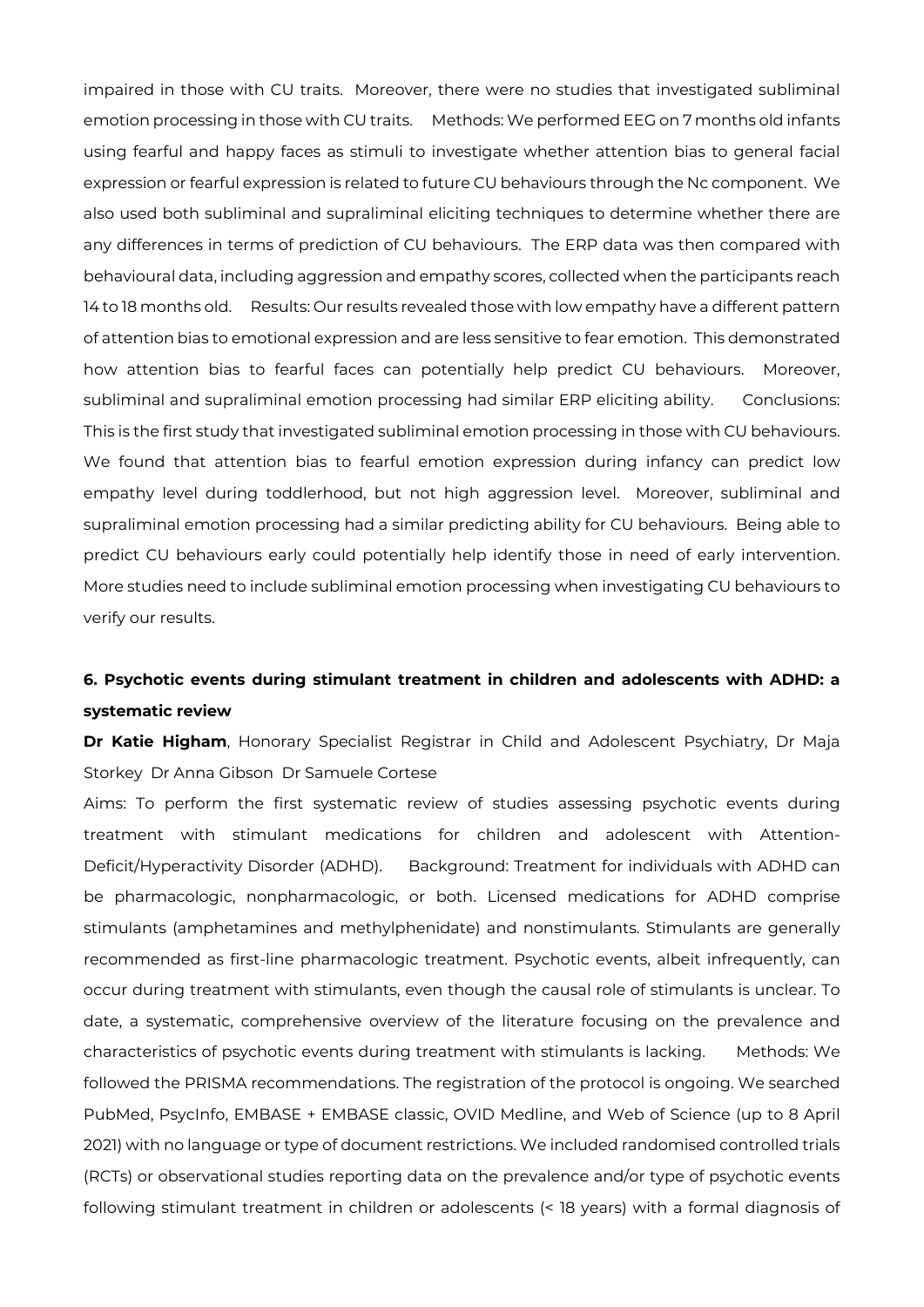ADHD. Case studies and case reports were also allowed. Narrative reviews or editorial/commentaries were excluded. Study quality was assessed with the Newcastle-Ottawa Scale for observational studies and the Cochrane risk of bias-2 for RCTs. Two investigators performed independently the screening and date extraction. Any disagreement as arbitrated by the senior author. Results: We found a total of 1902 potentially eligible references. Screening and data extraction are currently ongoing. Key findings will be presented at the conference. Conclusions: The results of this systematic review have the potential to inform daily clinical practice with children/adolescents with ADHD.

## **7. Re-Audit on staff preparedness and confidence on a Child and Adolescent mental ward during the COVID 19 Pandemic, comparisons between the first and second waves**

**Dr Kayani Kayani**, Foundation Doctor, Kayani Kayani Violeta Perez-Rodriguez Wendy Morgan Sinu Sainulabdeen James Todd Emily Marshall Naomi Sutherland Diana Cassell Daljit Jagdev Aims and hypothesis We audited a cross-section of staff on a CAMHS inpatient ward to gain insight on staff perceptions of the ward's COVID preparedness and compared with results from the first wave. Background The COVID-19 pandemic has impacted significantly across healthcare, including CAMHS. Methods Between the 29th of April and the 5th of May 2020, a total of 22 members of staff responded to our survey. This included doctors, nurses, HCAs and "others." Guidelines were developed, implemented and disseminated. Staff were re-surveyed between the 3rd and 15th of April 2021. Results Utilising a weighted average methodology, the audit found the ward to be perceived as underprepared for COVID (4.91, improving to 6.0 on a 10 point Likert scale, 10 as "totally prepared"). On a five-point Likert scale, from 0 (strongly disagree) to 5 (strongly agree), staff were neutral on: the presence of clear guidelines (3.0, improving to 3.76), guideline accessibility (3.41, 3.76), clear strategies for screening (3.64, 3.59), confidence on screening and expectations regarding COVID (3.64, 3.88), procedures for handling COVID patients (3.18, 3.76), cardiopulmonary resuscitation guidance changes (3.24, 4.06). Staff members agreed they were familiar with the symptoms of COVID (4.52, 4.29), the presence of plans in the circumstance a patient is identified as potentially having COVID (4.05, 3.76), keeping other patients safe (3.91, 3.41), PPE guidance (4.00, 4.18), the accessibility of PPE (4.10, 4.29). Staff disagreed with the statement that they knew how to take a COVID swab, improving with training (2.84, 4.29). Staff no longer agreed as strongly that further training and guidance on COVID was required (3.91, 3.53). Conclusions The guidance produced addressed some of the deficiencies identified by our initial survey, with re-audit demonstrating positive impact. However, the re-audit demonstrates that months on, further training and guidance remains desired by staff.

## **8. Audit on staff preparedness and confidence on a Child and Adolescent Psychiatric ward during the COVID 19 Pandemic**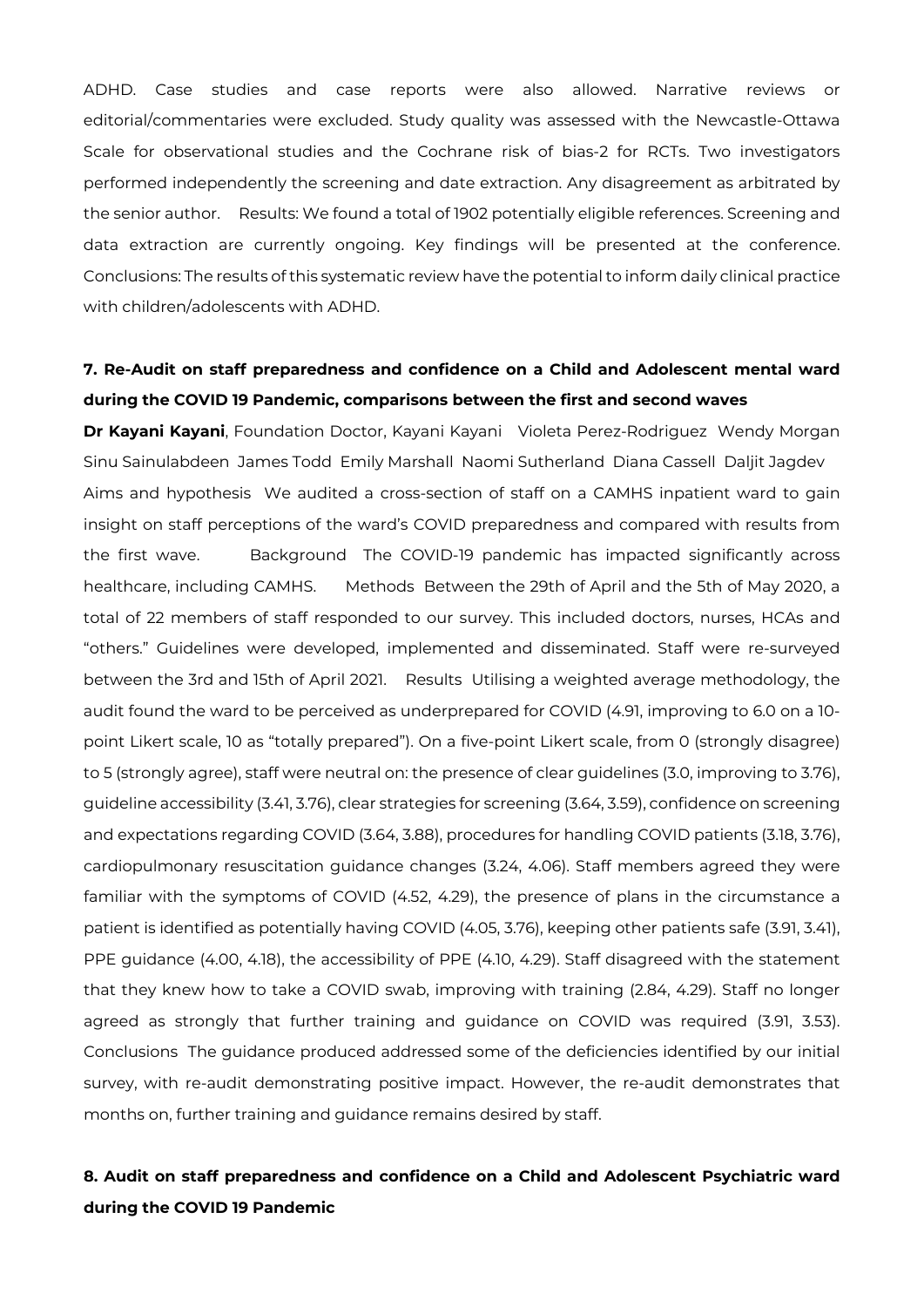**Dr Kayani Kayani**, Foundation Doctor, Kayani Kayani Violeta Perez-Rodriguez Wendy Morgan Sinu Sainulabdeen James Todd Emily Marshall Naomi Sutherland Diana Cassell Daljit Jagdev Aims and hypothesis

We audited a cross-section of staff on a CAMHS inpatient ward for insight on staff perceptions of COVID preparedness on the ward during the pandemic's first wave.

Background

The COVID-19 pandemic has impacted significantly CAMHS services.

#### Methods

Between the 29th of April and the 5th of May 2020, a total of 22 members of staff responded to our survey. This included doctors, nurses, HCAs and "others."

#### Results

Utilising a weighted average methodology, the audit found the ward was perceived as underprepared for COVID (weighted average 4.91 on a 10-point likert scale, from 0 (totally unprepared) to 10 (totally prepared). On a five-point likert scale from 0 (strongly disagree) to 5 (strongly agree), staff were neutral on the following: the presence of clear guidelines on the ward (3.0), COVID guideline accessibility (3.41), clear screening strategies (3.64), confidence on screening and expectations regarding COVID (3.64), procedures for handling COVID positive patients (3.18), cardiopulmonary resuscitation changes since COVID (3.24). Staff members agreed they were familiar with the symptoms of COVID (4.52), the presence of plans in the circumstance a patient is identified as potentially having COVID (4.05), the ability to keep other patients safe (3.91), PPE guidance for caring for COVID (4.00), the accessibility of PPE (4.10). Staff disagreed with the statement that they knew how to take a COVID swab (2.84). Staff agreed further training and guidance on COVID was required to help them in their day-to-day role (3.91).

**Conclusions** 

Professionals on the ward appeared to be least confident in accessing and implementing COVID-19 guidance. A set of guidelines were produced to address the points highlighted by the audit, produced following stakeholder consultation, including the Trust Infection Control Department, ward doctors and nurses.

#### **9. Optimising good prescribing practice in Fife CAMHS**

**Dr Connor McIntyre**, CT1-3, Dr Lynn Brown (Consultant Psychiatrist CAMHS) lynn.brown3@nhs.scot

Aims and hypothesis This audit examined the impact of introducing paper and electronic medication checklists into the Fife CAMHS service. It was hypothesised that the use of medication checklists would lead to an overall improvement in documentation of discussions around consent to medication. Background Fife CAMHS psychiatrists wanted a clear, concise and standardised method of documenting discussions around consent to medications. An initial audit of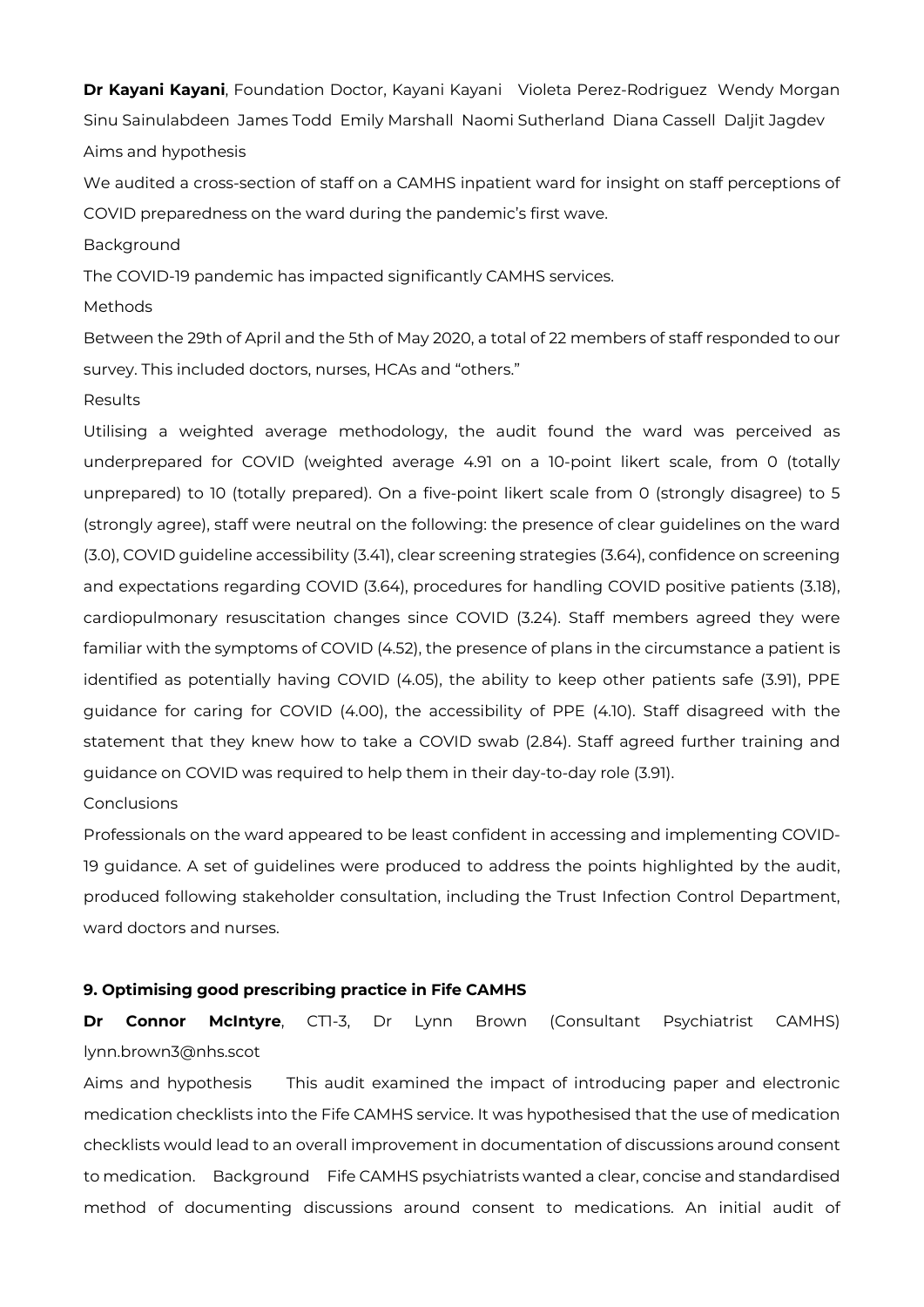documentation related to initiating medicines in CAMHS highlighted scope for improvement. This led to the creation of checklists for all commonly prescribed psychiatric medication in CAMHS based on current GMC guidance "Good practice in prescribing and managing medicines and devices". Methods The most recent version of GMC guidance was studied to create a list of standards which would be used to compare against current prescribing practice. Each CAMHS psychiatrist was asked to identify their last 5 patients where a new psychiatric medication had been commenced; these patient notes were compared against the standards set. Patient notes were electronic and medication checklists were paper or electronic based. A quantitative measure of "Yes" or "No" for each standard was used for each patient and resulting data entered into an excel spreadsheet Results A demonstrable improvement from the previous audit was noted across all standards; overall average attainment was 80.55% compared to 54% in previous audit. Conclusions. The introduction of medication checklists improved documentation and increased the likelihood that current prescribing practice meets current GMC standards. It was concluded that errors in uploading paper checklists were likely a major factor why each standard was not met 100%. Recommendations for change identified include using electronic checklists rather than paper checklists and to ensure checklists are always updated with latest GMC guidance. There is a plan to re-audit following these changes.

## **10. Variations in the prevalence of long-term health conditions in children: The importance of definitions**

**Laura Panagi**, Research Associate, Dr Simon R. White, Mr Sohum Patel, Dr Sophie Bennett, Prof. Roz Shafran, Prof. Tamsin Ford

Aims and hypothesis: We aimed to explore the impact of various definitions of long-term health conditions (LTCs) on the resulting prevalence estimates using data from a nationally representative dataset. We hypothesised that the different definitions of LTCs would result on distinct prevalence estimates for the same conditions.

Background: Definitions of LTCs in childhood are notoriously imprecise, which limits the opportunity to measure valid and reliable prevalence estimates.

Methods: Children and young people in the Millennium Cohort Study were followed at ages 3, 5, 7, 11, and 14 years old (N = 15,631). We estimated the weighted prevalence of LTCs at each time point, as reported by the parent/carer, and explored the degree to which estimates agreed when applying two commonly used chronicity criteria. We also examined agreement between reports on the same conditions when using different measures such as specified reasons for special educational needs (SEN) and specified chronic health conditions. Descriptive analyses, Cohen's kappa statistic, and percentage agreement were tested.

Results: The estimated weighted prevalence of LTCs peaked at 5 years old (20%). Applying two chronicity criteria decreased the estimated weighted prevalence of LTCs at age 14 from 18% to 3%.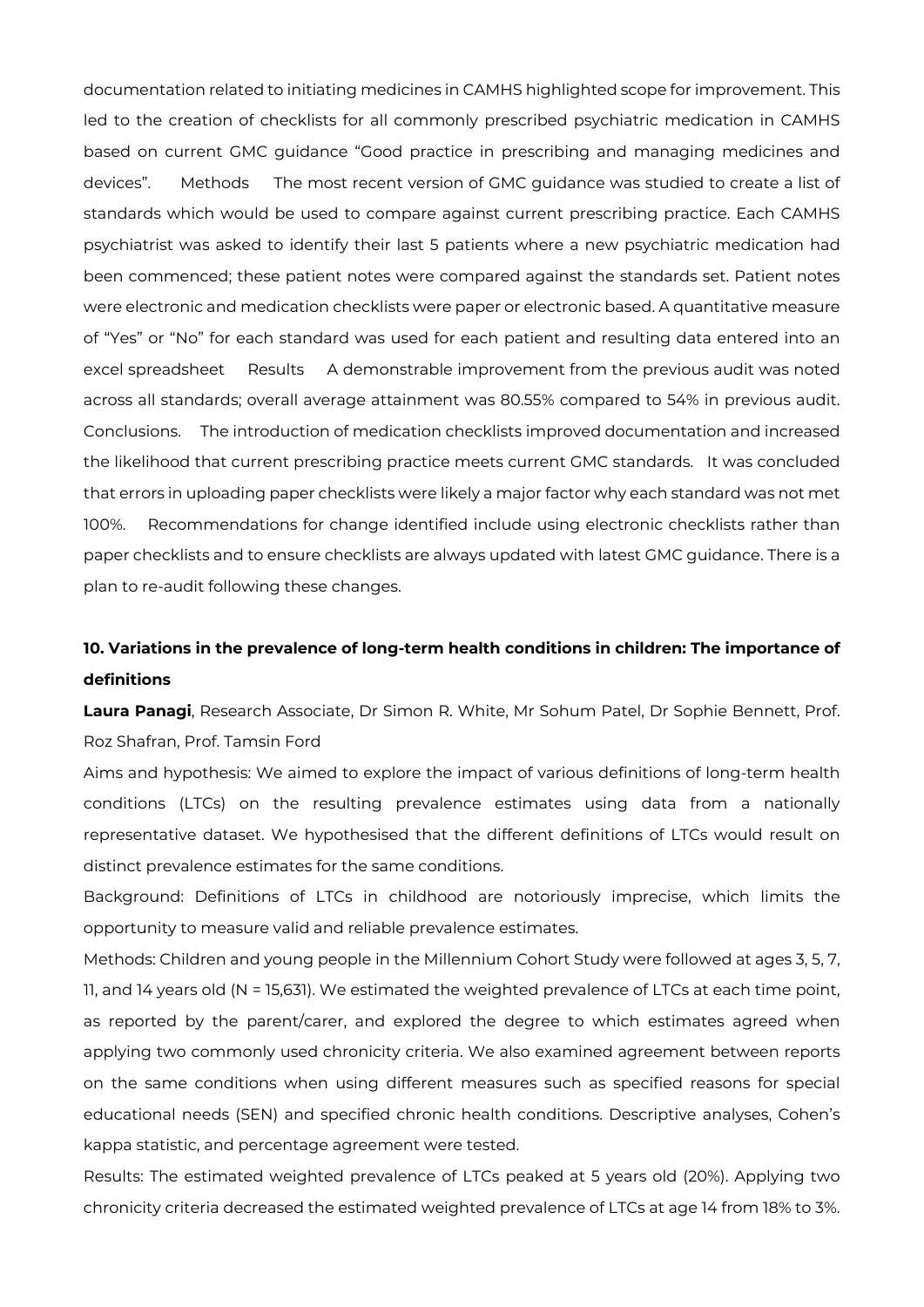Despite high percentage agreement, we observed low to moderate chance-corrected agreement between reports on the type of LTC and specified reasons for SEN (kappas ranged from 0.02 to 0.56, percentage agreement ranged from 97% to 99%) and between reports on the type of LTC and specified conditions (kappas ranged from 0.002 to 0.02, percentage agreement ranged from 73% to 97%).

Conclusions: How LTCs are defined drastically alters their estimated weighted prevalence. Improved clarity and consistency in the definition and measurement of LTCs are urgently needed to underpin policy and commissioning of services.

This study was funded by the Beryl Alexander Charity.

## **11. Improving ADHD Diagnosis In The CJSE: The Results of a Feasibility Study Using QbTest (FACT Study)**

**Dr Mindy Reeves**, ST4-6, Dr Vaseem Mohammed, Lloyd Wilkinson-Cunningham, Dr Charlotte Lennox, and Professor Prathiba Chitsabesan

Aims and Hypothesis The aim of the FACT Study is to assess the feasibility of a RCT of using QbTest in the assessment of ADHD for young people in prison. The hypothesis is that this will be feasible along with making the diagnostic process more efficient and effective. Background The prevalence rate of ADHD for young people in the criminal justice secure estate (CJSE) is approximately 12% which is significantly greater than the general population. Young people with untreated ADHD have been found to have an eight-fold increased frequency of aggressive incidents in secure settings. Methods The study is a parallel two group randomised controlled trial with allocation to the intervention group which consists of QbTest plus usual care or the control group which offers usual care only. The potential participants were identified using admission questionnaire. Quantitative and qualitative data was collected at baseline, 3-months, and 6-months. Results Our eligibility rate matched our initial predictions. Most young people consented to take part. Our 6-month follow-up window was impacted by COVID. Outcome data from professionals were not reliably completed. Over the study only 14/60 (23%) were given a decision regarding diagnosis. Due to this, we were unable to calculate a reliable sample size calculation for a definitive trial. The feasibility and acceptability of implementing QbTest was mixed. Of the 30 young people randomised to QbTest, 10 did not complete their QbTest including due to the impact of COVID and young people leaving the prison before the QbTest could be completed. The young people reported mixed feelings but staff were generally positive about QbTest. Conclusion This study has provided information regarding recruitment, acceptability, and feasibility of a full RCT. Further work is required to address factors related to standardised usual care practice for the assessment of ADHD and the implementation of QbTest.

#### **12. Finding hope in a rare case of Pervasive Refusal Syndrome**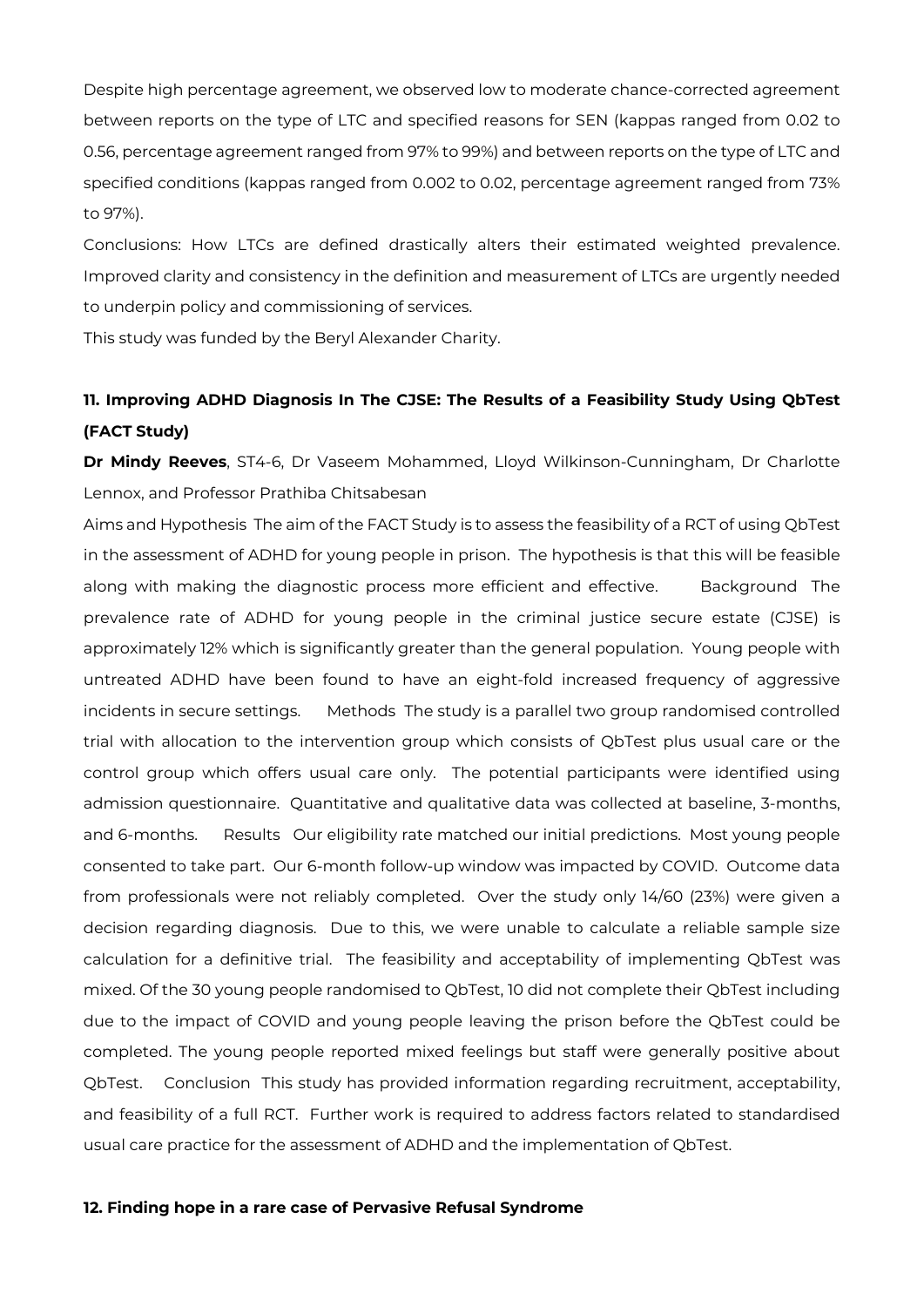#### **Dr Katie Salucci**, CT1-3, Dr Tauseef Mehdi, Consultant in CAMHS

Aims: Review a case in Pervasive Refusal Syndrome and the literature on psychological understandings of this presentation, helpful communication and areas of hope in this condition. Background: Pervasive Refusal Syndrome is defined by a profound withdrawal from life which can include a retreat from eating, drinking, walking, talking, or caring for themselves in any way over a period of several months. This is a rare and highly complex presentation, that proves challenges for all professionals involved, however with a compassionate holistic approach it is possible for recovery, and to hold onto hope. Methods: Write up case report of a young female patient's trajectory with Persistent Refusal Syndrome including history of presenting complaint, differential diagnoses, management, challenges in treatment and formulation. Review medical literature on psychological understandings of pervasive refusal syndrome and helpful communication style with promising outcomes. Besults: This case report in Pervasive Refusal Syndrome has demonstrated some of the pertinent challenges that clinicians may face while treating patients with this condition and the possible approaches to overcoming these. On reviewing the literature, psychological understanding of this presentation is believed to be when the child is terrified to stay in the world and feels impotent in facing internal and external conflicts- having insight into the mechanisms underpinning this presentation allows a deeper empathic and compassionate approach. Very individualised ways of communicating for patients with Pervasive Refusal Syndrome can encourage and aid recovery. Conclusion: This case of Pervasive Refusal Syndrome is multi-faceted in complexity from both physical and psychological aspects, requiring a very attuned compassionate holistic approach, whilst holding onto hope for the patient to encourage recovery.

#### **13. Bethlem Adolescent Psychiatric Intensive Care Unit (BAPICU) – The first 100 patients**

**Dr Mamie Shum**, Speciality doctor in CAMHS, Dr Mamie Shum, Specialty Doctor in Adolescent Psychiatry, South London and Maudsley NHS Trust (SLaM) Dr Julio Vaquerizo Serrano, Fellow in Child and Adolescent Psychiatry, King's College London (KCL) Dr Dan Hayes, Consultant Child and Adolescent Psychia

Background. The BAPICU opened in April 2018 in response to the identifiable need for more CAMHS PICU services across the country, particularly within the NHS. Most of such services remain covered by the private sector, and there is little available literature on the nature or pattern of admissions to CAMHS PICUs. Aims. The aims of this descriptive study are to understand the nature of admissions requiring BAPICU and identify any discernible patterns. The authors hypothesised that length of stay may be influenced by different factors such as gender, ethnicity, diagnostic cluster or social factors (Looked After Child or LAC status). Methods. Using a combination of existing record keeping and manually searching SLaM electronic records (ePJS), we collected the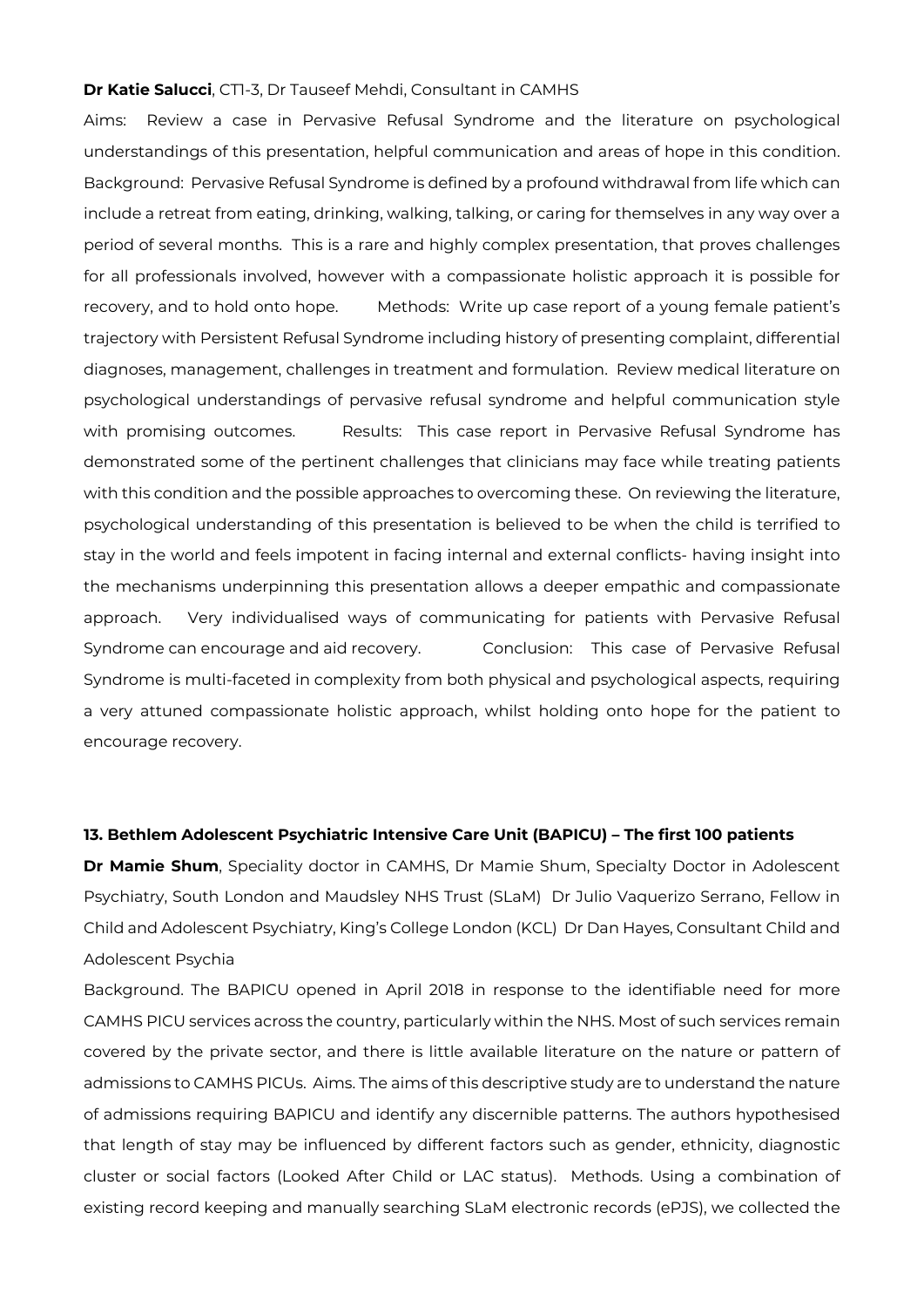following data on 100 patients: Age on Admission, Gender, Ethnicity, Diagnosis, Length of Stay, Origin of Referral, Discharge Destination, Trust and LAC Status. Diagnoses were grouped into the following clusters: 1. Psychotic Illnesses, 2. Neurodevelopmental Disorders, 3. Mood and Emerging Personality Disorders, 4. Cross-cluster, and 5. No Axis 1 Diagnosis. We then ran descriptive, bivariate correlation and linear regression analysis using SPSS version 26. Results. Certain groups were represented in a higher proportion than others: males (53%), black ethnic group (48%), psychotic illnesses (45%), admissions from GAU (50%), discharges to GAU (39%), SLaM origin (49%), and non-LAC status (81%). Predictors of BAPICU length of stay were namely gender and ethnicity, whilst LAC status and diagnostic cluster did not correlate with length of stay. Overall average length of stay (47.88 days) was shorter than the national average for CAMHS PICUs (90 days). Conclusions. There are further complexities to consider such as treatment resistance, overall length of stay in hospital, and delayed discharge status due to bed or placement availability. Further research of CAMHS PICUs nationwide can help further our understanding of admission patterns.

## **14. Evaluating the Tendencies of Child and Adolescent Psychiatrists to Diagnose and Treat DSM-5 Attenuated Psychotic Syndrome**

**Dr Mireia Solerdelcoll Arimany**, Consultant, Helin Yilmaz Kafali, Lena Vujinovic, Camille Noel, Celso Arango

Aims: The aim of this study was to explore how practitioners who were in the direct treatment of children with psychiatric disorders perceive the DSM-5-Attenuated Psychosis Syndrome (DSM-5- APS), and their clinical routine practice for its treatment. An additional objective was to determine how the length of time as an active child psychiatrist affects practitioners' diagnostic and treatment propensities. Hypothesis: Given the increasing awareness of practitioners about the clinical high-risk state for psychosis (CHR-P), we hypothesized that most clinicians would be able to detect DSM-5-APS. We also hypothesized that early career psychiatrists (ECP) would be significantly better at diagnosing the APS vignette compared to advanced-career psychiatrists. Background: The prodromal period is a promising window to prevent the full-blown psychotic episode, preclude psychiatric comorbidities, or ease the severity of the disorder. However, the detection of individuals at CHR-P may be a key limiting step for early interventions, and there is some uncertainty regarding the true clinical reliability of CHR-P states. Methods: Three vignettes describing fictional cases presented with symptoms of either DSM-5-Schizophrenia, DSM-5-APS, and no psychotic symptoms were created. We asked "community" practitioners to apply a DSM-5 diagnosis and to choose appropriate treatment(s) for these vignettes. Results: Of the responders ((child psychiatry specialists/trainees (n=227, n=131), adult psychiatrists (n=27), and child neurologists (n=2)), 43% correctly diagnosed the APS vignette, whereas 37.4% diagnosed a fullblown psychotic episode. Regarding the therapeutic approach, 72.1% of all practitioners would choose a psychopharmacological intervention and 32% individual psychotherapy. ECP had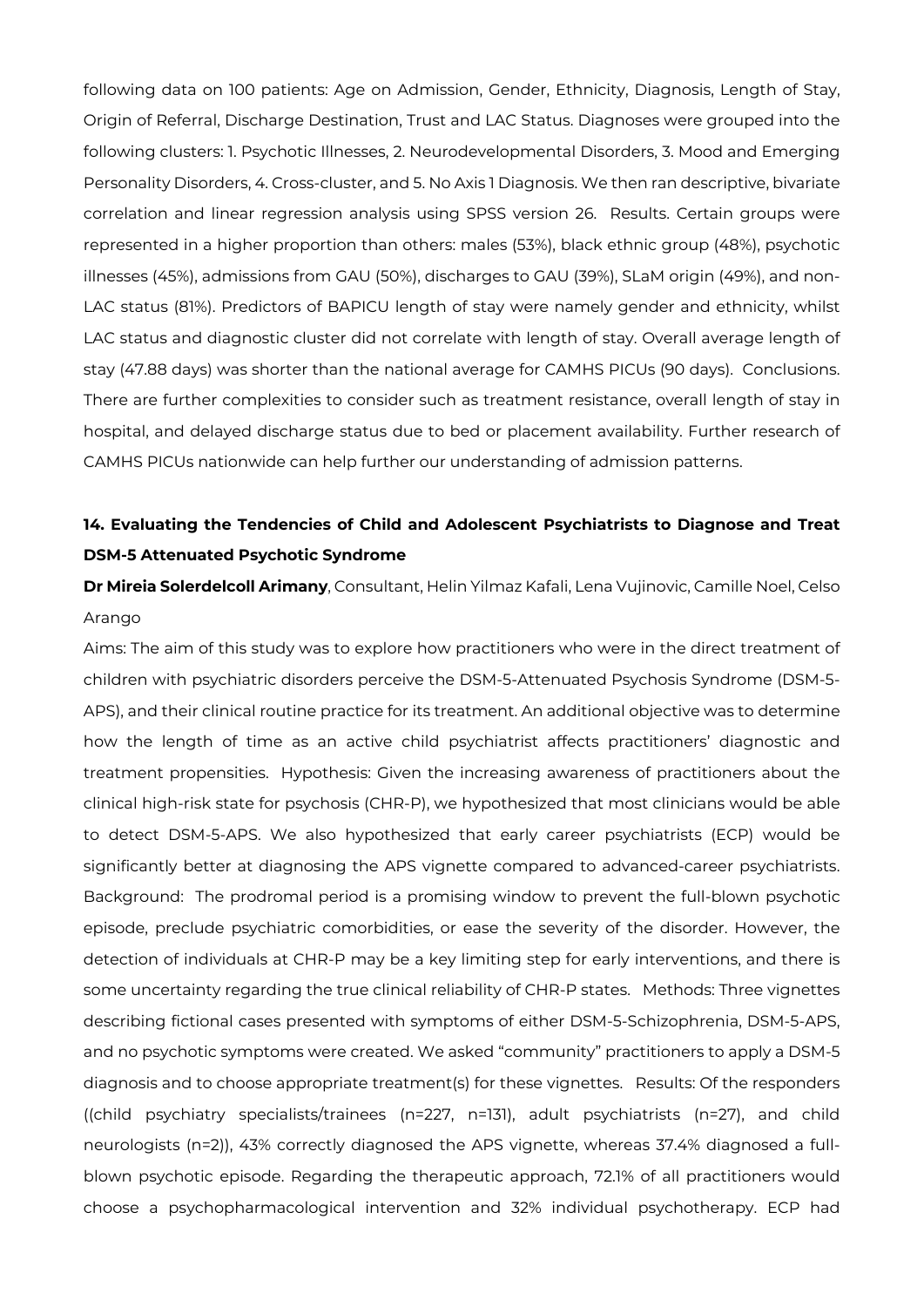significantly higher accuracy rates. Conclusion: This study showed that the diagnostic inter-rater reliability of the DSM-5-APS among practitioners was consistent with the results from the DSM-5 field trials (Kappa=0.46). Our findings indicated a need for raising awareness regarding the CHR-P paradigm and its treatment and the development of solid practice guidelines that can be implemented in clinical routine.

#### **15. Investigating young-adult social outcomes of Attention-Deficit Hyperactivity Disorder**

**Dr Andrew Todd**, ST4-6, Lucy Riglin, Andrew Todd, Kate Tilling, Anita Thapar

Aims and hypothesis Adult social outcomes at age 25 years of Attention-Deficit Hyperactivity Disorder (ADHD) symptoms across childhood and young-adulthood were examined, differentiating those that were child-limited (remitted) and persistent into adulthood. We hypothesised those with ADHD that had remitted by age 25 years, as well as those with persistent ADHD, would show adverse social outcomes by age 25 years. Background Attention Deficit Hyperactivity Disorder (ADHD) is associated with negative outcomes and impairments in social functioning: it is unclear whether these are explained by ADHD in childhood, or whether remitted ADHD is still associated with negative social outcomes in young-adulthood, or if associations are driven by persistent ADHD symptoms. If ADHD appears to have remitted by late adolescence, should these young people continue to be monitored by services? Methods Social outcomes at age 25 years in both childhood-limited ADHD, and those whose ADHD persisted into adulthood were examined. A UK, longitudinal, population sample was used: ALPSAC (Avon Longitudinal Study of Parents and Children), N=6439. Data from Strengths and Difficulties Questionnaire (SDQ), Adult Social Relationship Scales, Not in Education, Employment or Training (NEET) status, delinquency, State benefit receipt status and history of homelessness were utilised. Multiple imputation with inverse probability weighting and logistic/linear regression were employed. Results Up to 20% of young-people with specific negative social outcomes had ADHD. Persistent ADHD was associated with being NEET (OR=3.71, 95% CI=2.06, 6.67, p=3x10-89) and receiving State benefits (OR=2.72, 95% CI=1.62, 4.57, p=1x10-123) compared to those without ADHD. Strong evidence was not identified for associations in the child-limited ADHD group (NEET OR=1.20, 95% CI=0.54, 2.69, p=0.65; State benefits OR=1.38, 95% CI=0.76, 2.51, p=0.29). Conclusions Effective treatment of childhood ADHD may improve social outcomes. Results support continued monitoring and management of ADHD during the extensive personal and socio-occupational development in young adulthood, including areas of functional impairment beyond core ADHD features. Acknowledgements. We are extremely grateful to all the families who took part in this study, the midwives for their help in recruiting them, and the whole ALSPAC team, which includes interviewers, computer and laboratory technicians, clerical workers, research scientists, volunteers, managers, receptionists and nurses. Data Availability: access to ALSPAC data is through a system of managed open access (http://www.bristol.ac.uk/alspac/researchers/access/). Funding: The UK